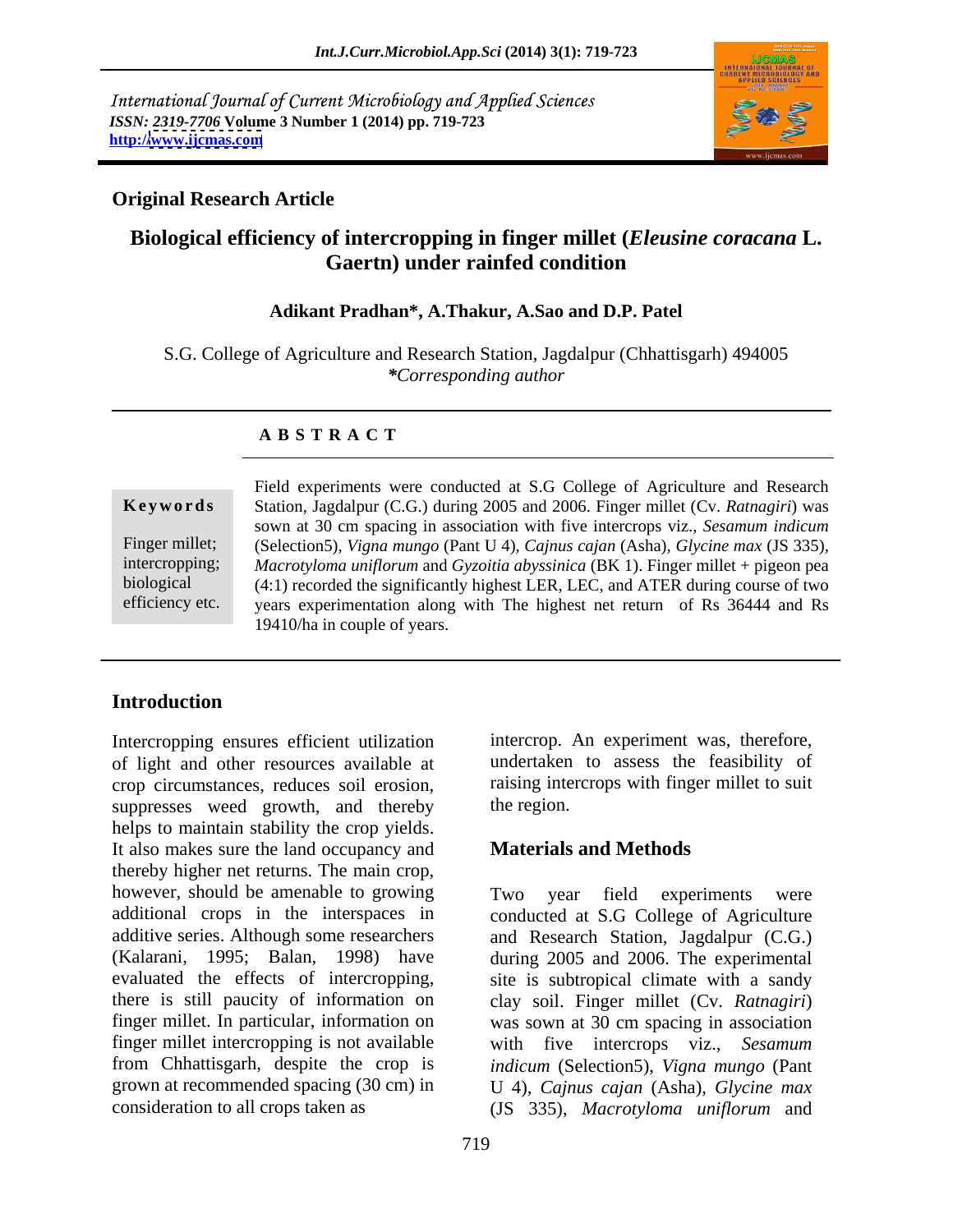*Gyzoitia abyssinica* (BK 1). The ten Where, Ry=relative yield of species "a" or treatment combinations were: sole crop of finger millet, sesame, soybean, pigeonpea, main crop, t = duration (days) for species blackgram and niger, intercropped in "a" or "b" and  $T =$  duration (days) of the finger millet. In intercropping treatments, intercropping system (Heibsch and however, all intercrops were sown together at the distance of 30 cm as finger millet and one row of intercrops were **Aggressivity (Aab) = [Yba/Ybb X Zba** sown after four rows of finger millet. The Yab/Yaa X Zab] experiment was laid out in randomized block design with three replications. Plant size was  $30 \text{ m}^2$ . In 2005, crop were sown crop yields in intercropping and Yaa and on  $28<sup>th</sup>$  June whereas  $20<sup>th</sup>$  June in 2006, Ybb are their yields as sole crop. Zab and and management practices were adopted Zba proportion of land area occupied on as recommended for the region. intercropping when compared to sole crop

At maturity, the fresh weights of main crop and intercrops were estimated on per plot basis after uprooting the plants, **Relative Crowding Coefficient (RCC) =** besides their economic yields. The yield **Kab X Kba** and biomass production values were then scaled up to as per ha basis. Net returns Where, **Kab =Yab/Yaa-Yab** and **Kba =** were also worked out to evaluate the **Yba/Ybb-Yba** economics of the system. Intercropping efficiency was evaluated by comparing the Kab and Kba are the RCC for species "a" productivity of a given area of and "b" respectively (de Wit, 1960). intercropping with that of sole crops using Finger millet yield equivalent was the competition functions described below. calculated as fallows (Prasad and

# **Land Equivalent Ratio (LER)**

Where, Yab and Yba are the individual crop yields in intercropping and Yaa and Ybb ar their yields as sole crop (Willey, Results and Discussion 1979).

Where,  $LA = LER$  of main crop and  $LB =$  experimentation (Table 1, 2). All LER of intercrop (Adetiloye *et al*., 1983).

"b" i.e., yield of intercropping/yield of intercropping system (Heibsch and McCollum, 1987).

# **Yab/Yaa X Zab]**

Where, Yab and Yba are the individual for species "a" and "b" respectively (Mc Gilchrist. 1965).

# **Kab X Kba**

# **Yba/Ybb-Yba**

Finger millet yield equivalent calculated as fallows (Prasad and Shrivastava, 1991).

**=Yab/Yaa + Yba/Ybb Finger millet equivalent yield (Q/ha)** = Yield intercrop/marketable price of finger millet Market price of intercropping

## **Results and Discussion**

**Land Equivalent Coefficient (LEC) =** millet and their interaction effects **LA X LB** significantly influenced LER, LEC and **Area Time Equivancy Ratio (ATER) =** greater than unity, thus indicating yield **(Rya X ta) + (Ryb X tb)/T** advantages for intercropped plots. In Intercropping with four row of finger ATER during course of two years experimentation (Table 1, treatments combined with base intercrops except finger millet sole was particular, finger millet + pigeon pea  $(4:1)$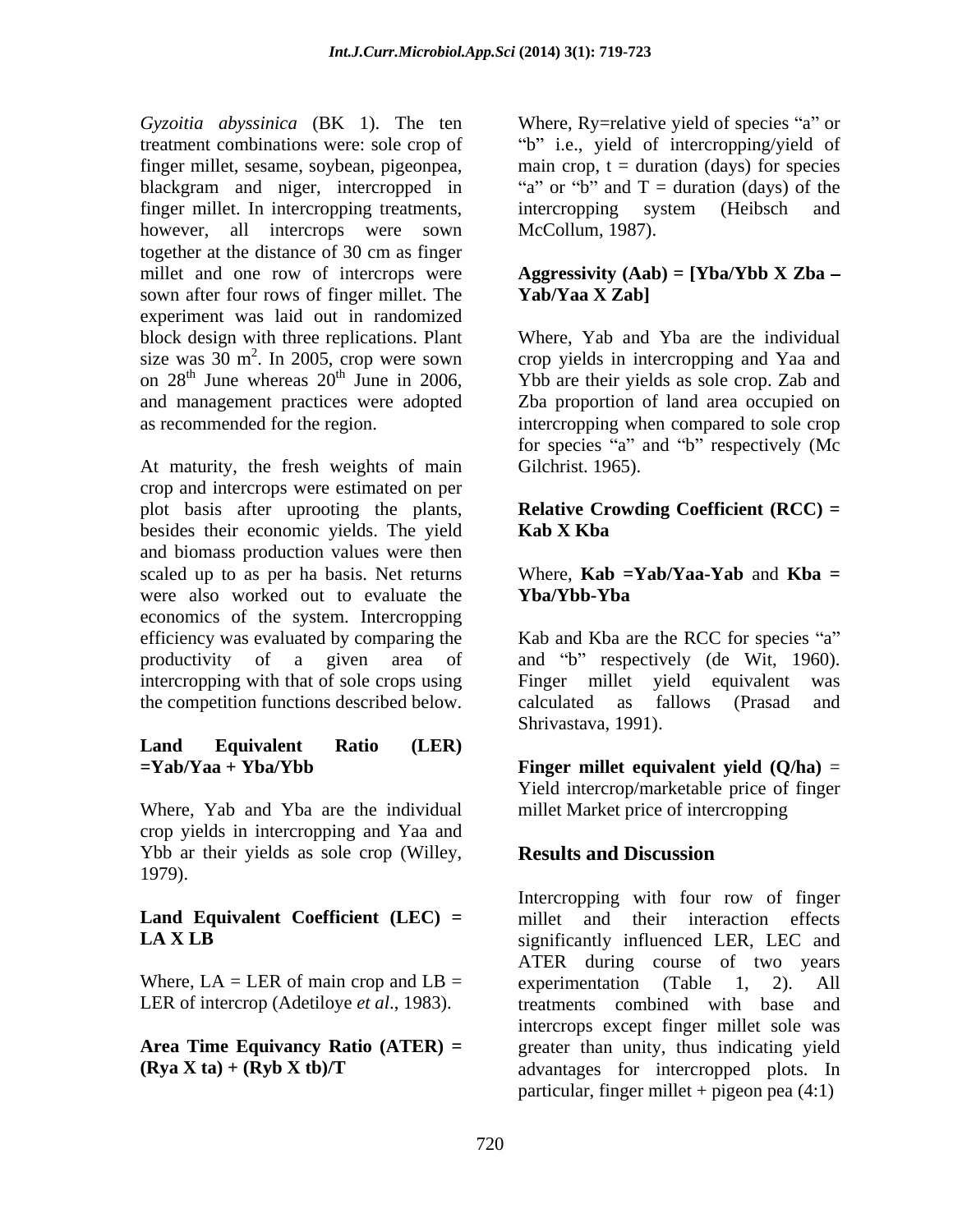| <b>Treatments</b>         |      | <b>PLER</b> for FM | intercrops                 | <b>PLER</b> for |        | <b>ATER</b>       |        | <b>LER</b> |
|---------------------------|------|--------------------|----------------------------|-----------------|--------|-------------------|--------|------------|
|                           |      | 2005 2006          | 2005                       | 2006            | 2006   | 2006              | 2005   | 2006       |
| <b>Finger millet</b>      | 1.00 | 1.OO.              | 1.OO.                      | (M)             |        | $1.00 -$          | 1.00   | 1.00       |
| $FM + Sesame(4:1)$        | 1.20 |                    |                            |                 |        | l.YU-             | 138    | 1.39       |
|                           |      | $(0.95)$ $(0.81)$  | (0.46)                     | (4.89)          | (1.80) | (3.11)            | (1.41) | (1.43)     |
| $FM + Soybean (4:1)$      | 1.14 | 1.20               | 0.98                       | (1.99           | 2.03   | 1.85              | 1.33   | 2.49       |
|                           |      | $(0.80)$ $(0.93)$  | (0.47)                     | (0.48)          | (3.62) | (2.93)            | (1.26) | (5.69)     |
| $FM + Blackgram(4:1)$     | 1.20 | L 16 -             | 1.03                       |                 |        |                   |        | 1.41       |
|                           |      | $(0.95)$ $(0.85)$  | (0.55)                     | (0.64)          | (1.38) | (1.39)            | (1.50) | (1.49)     |
| $FM + Horse gram (4:1)$   | 1.16 | 1.09               | 1.06                       | 0.87            | L.63.  | l.56              |        | 1.20       |
|                           |      | $(0.84)$ $(0.69)$  | (0.63)                     | (0.26)          | (2.16) | (1.94)            | (1.47) | (0.94)     |
| $FM + Pigeon$ pea $(4:1)$ | 1.20 | 1.21               | 1.11                       | .29             | 1.82   | 2.01              | 1.47   | 1.61       |
|                           |      | $(0.93)$ $(0.96)$  | (0.74)                     | (1.17)          | (2.81) | (3.54)            | (1.67) | (2.11)     |
| $Fm + Niger$              | 1.13 | 1 1 1 1            | 0.87                       |                 | 1.62   | 178               |        | 1.23       |
|                           |      |                    | $(0.79)$ $(0.72)$ $(0.26)$ | (0.30)          | (2.13) | $(2.68)$ $(1.03)$ |        | (1.01)     |
|                           |      |                    |                            |                 |        |                   |        |            |
| CD at 5 $\%$              | 0.05 | 0.06               | 0.03                       | <b>NS</b>       | 0.23   | 0.12              | 0.04   | NS         |

**Table.1** Effect of different finger millet intercrops on PLER, LER, LEC, RCC, Aggressivity and ATER

\*Figures in parenthesis denote original values.

| Table.2 Effect of different finger millet intercrops on LEC, RCC, |  |  |
|-------------------------------------------------------------------|--|--|
| <b>FYEY and ATEK</b><br><b>Aggressi</b><br>/ I L V . I            |  |  |

|                           |          | <b>LEC</b>        |                            | <b>RCC</b>        |                                               | <b>Aggressivity</b> | <b>FM EY</b>                  |                     |
|---------------------------|----------|-------------------|----------------------------|-------------------|-----------------------------------------------|---------------------|-------------------------------|---------------------|
| <b>Treatments</b>         | 2005     | 2006              | 2005                       | 2006              | 2005                                          | 2006                | 2005                          | 2006                |
| <b>Finger millet</b>      | $1.00 -$ | $\cup$ $\cup$     | $1.00\pm$                  | $1.00 -$          | 1.00                                          | 1.00                |                               | $\sim$              |
| $FM + Sesame(4:1)$        | 0.97     | 2.16              | 1.37                       | 2.85              | 0.72                                          | 0.77                | 3.79                          | 3.30                |
|                           |          |                   | $(0.44)$ $(4.16)$ $(1.37)$ | (7.60)            | (0.02)                                        | (0.09)              | $(13.90)$ $(10.38)$           |                     |
| $FM + Soybean (4:1)$      | 0.93     | 0.98              | 0.84                       | 3.23              | 0.77                                          | 0.68                | 3.37                          | 7.94                |
|                           |          | $(0.37)$ $(0.47)$ | (0.21)                     | (9.96)            | (0.09)                                        |                     | $(-0.04)$ $(10.89)$ $(62.57)$ |                     |
| $FM + Blackgram(4:1)$     | 1.01     | 1.03.             | 2.75                       | 2.94              | 0.73                                          |                     | 4.93                          | 5.28                |
|                           |          |                   |                            |                   | $(0.52)$ $(0.56)$ $(7.06)$ $(8.12)$ $(0.03)$  | (0.05)              |                               | $(23.80)$ $(27.37)$ |
| $FM + Horse gram (4:1)$   | 1.01     | 1.30              | 1.78                       | 2.58              | 0.76                                          |                     | 4.38                          | 5.16                |
|                           |          |                   | $(0.52)$ $(1.18)$ $(2.67)$ |                   | $(6.17)$ $(0.07)$                             | (0.05)              |                               | $(18.69)$ $(26.16)$ |
| $FM + Pigeon$ pea $(4:1)$ | 1.08     | 0.82              | 1.08                       | 2.01              | 0.75                                          | 0.73                |                               | 4.50                |
|                           | (0.68)   | (0.17)            |                            | $(0.66)$ $(3.54)$ | (0.07)                                        | (0.04)              | $(9.26)$ $(19.79)$            |                     |
| $Fm + Niger$              | 0.83     | 0.85              | $-1.91$                    | 0.89              | 0.74                                          | 0.75                | 6.61                          | 4.08                |
|                           |          |                   |                            |                   |                                               |                     |                               |                     |
|                           |          |                   |                            |                   | $(0.19)$ $(0.22)$ $(-3.15)$ $(0.28)$ $(0.04)$ | (0.06)              | $(43.15)$ $(16.12)$           |                     |
| CD at 5 $\%$              | 0.08     | <b>NS</b>         | NS                         | 0.11              | 0.03                                          | 0.04                | 0.56                          | 2.72                |

\*Figures in parenthesis denote original values.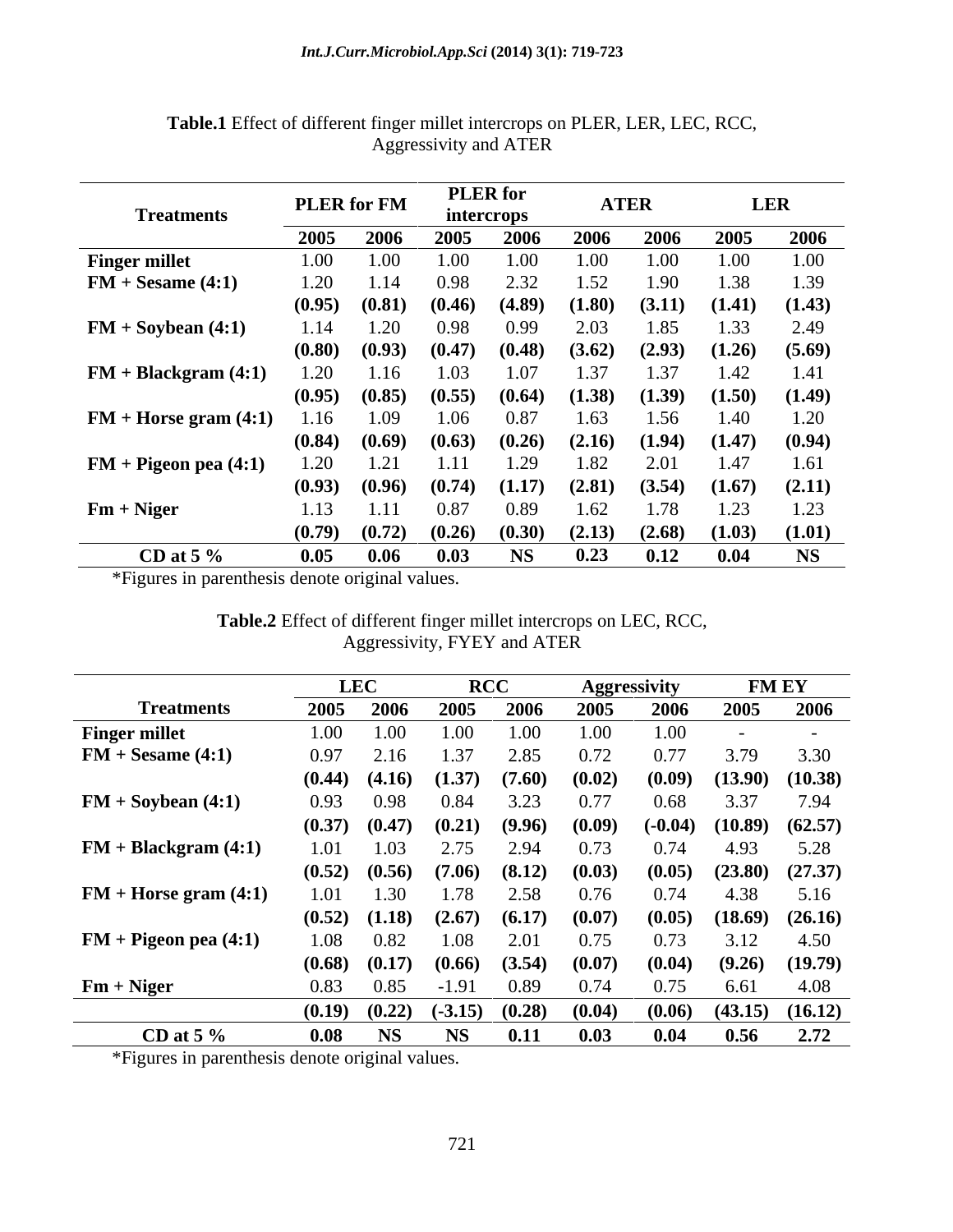|                                           |       | Total Biomass (q/ha) | Net returns (Rs) |       | <b>B:C</b> ratio |      |
|-------------------------------------------|-------|----------------------|------------------|-------|------------------|------|
| <b>Treatments</b>                         |       | 2006                 | 2005             | 2006  | 2005 2006        |      |
| <b>Finger millet</b>                      |       |                      |                  |       |                  |      |
| $FM + Sesame(4:1)$                        | 17.73 | -18.89               | 6017             |       |                  |      |
| $FM + Soybean (4:1)$                      | 20.22 | 21.62                | 17819            | 21384 | 3.97 4.58        |      |
| $FM + Blackgram(4:1)$                     | 19.74 | 21.58                | 13214            | 20680 | 3.41             | 2.40 |
| <b>FM</b> + <b>Horse gram (4:1)</b> 18.56 |       | 22.77                | 4302             | 14835 | 1.86 3.99        |      |
| $FM + Pigeon$ pea $(4:1)$                 | 20.57 | 17.64                | 36444            |       | 6.43             |      |
| $Fm + Niger(4:1)$                         |       | 12.76                | $-120$           |       |                  |      |
| CD at $5\%$                               | 2.15  | 2.05                 |                  |       |                  |      |

**Table.3** Total biomass, net returns and B:C ratio influenced by different intercropping systems

gave the highest LER of 1.67 in 2005, finger millet + blackgram  $(4:1)$ , during 2006, finger millet + pigeon pea (4:1) recorded the highest LER of 2.11, enhancement in the intercropping not significant and finger millet  $+$  niger same manner. was found in lower values of 1.33 and 1.01 i.e. no more effective advantage over

millet + Soybean  $(4:1)$  in 2006, signifying respectively). This was, however, that soybean growth was dominant over due to the different growth habit of the associated species. In addition, the aggressivity values of finger millet + As regards to yield levels, among the soybean (0.091) in 2005 and finger millet different treatments, finger millet + + sesame (0.094) in 2006 was higher, pigeonpea gave the highest(23.80 and conversely, the lowest values were 27.37 q/ha finger millet equivalent in 2005

implying that 66% more land would be and finger millet + blackgram (0.05) and required as role crops to produce the yield horse gram (0.048) in 2006. The negative obtained under intercropping situations. It RCC values observed for finger millet + was, however, statistically on par with niger (-3.153) combination (Table 2) and followed by intercropping with soybean situations compared to that of the sole and blackgram, albeit the differences were cultivation and statistically differed in obtained for finger millet  $+$  sesame  $(0.02)$ in all combinations in intercropped treatments implies potential yield enhancement in the intercropping same manner.

sole cropping. LEC and ATER values Table 3 also show that total biomass followed a trend similar to that of LER production, yield equivalent and net (Table1 and 2). The finding of returns were significantly greater for the intercropping is similar with the work of finger millet combined with pigeonpea in Ofori and Stem (1987). 4:1 ratio, which is consistent with general Positive aggressivity values (Table 2) were niger intercropping system was lower obtained for all treatments except finger (7.64 and 12.76 q/ha in 2005 and 2006, finger millet while finger millet in this horse gram (19.74 q/ha) and finger millet combination was dominated. This may be soybean (21.62 q/ha) and finger millet + A competition of the data presented in the trend in competition in the finger millet + respectively). This was, however, statistically at par with finger millet + blackgram (21.58 q/ha) in 2006.